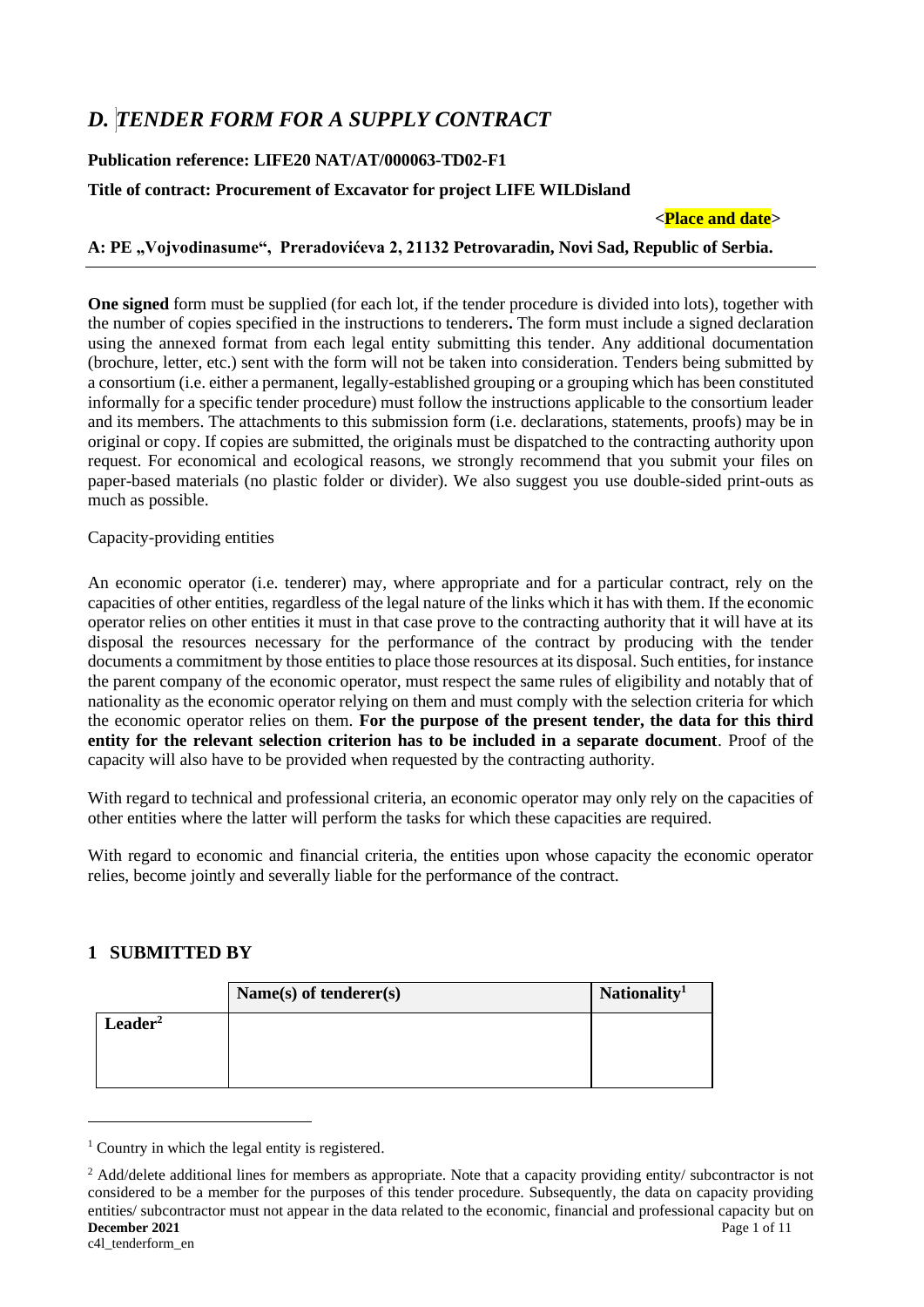| <b>Member</b> |  |
|---------------|--|
|               |  |
|               |  |
| Etc           |  |
|               |  |
|               |  |
|               |  |

a separate document. If this tender is being submitted by an individual tenderer, the name of the tenderer should be entered as '**leader**' (and all other lines should be deleted).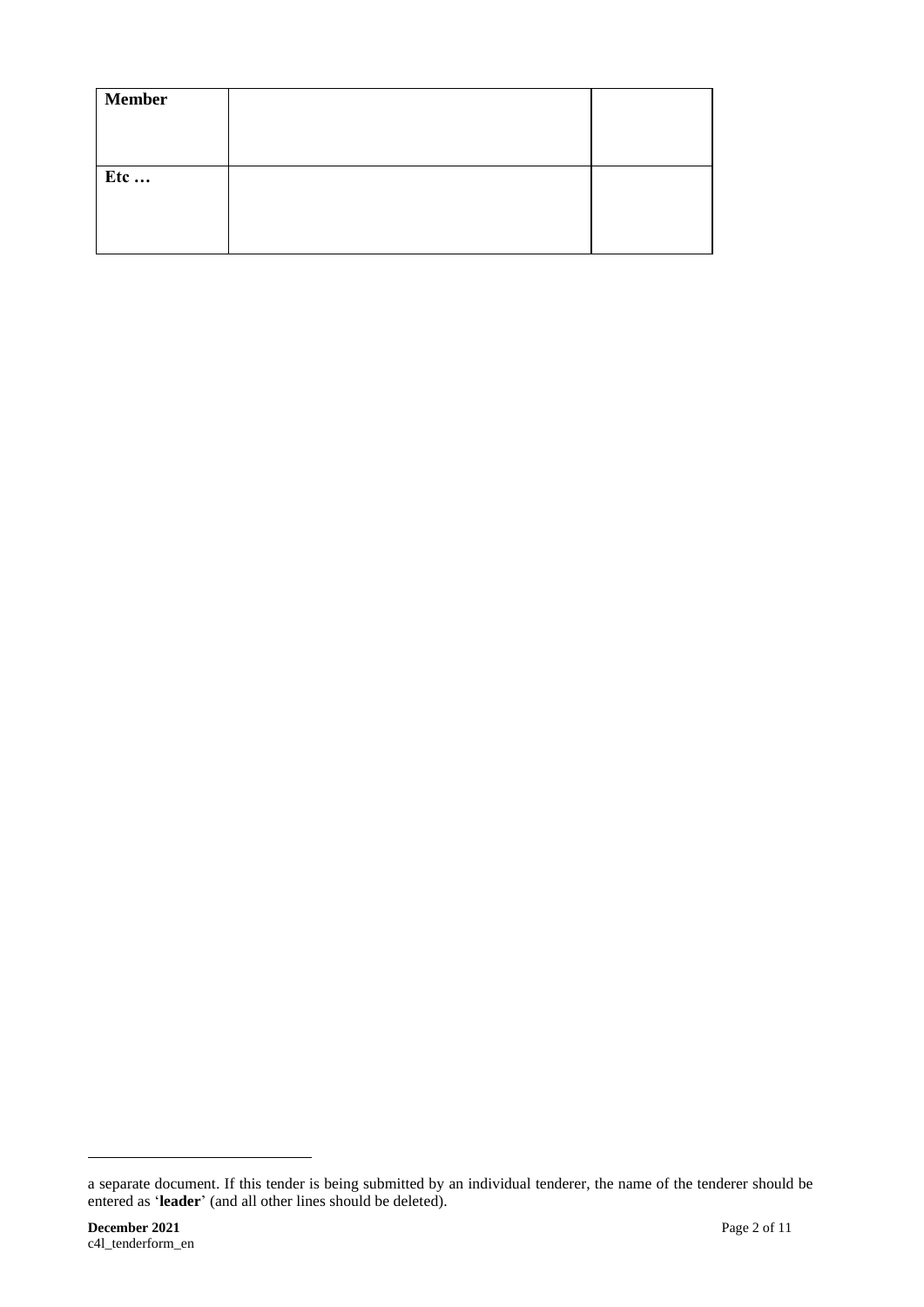## **2 CONTACT PERSON (for this tender)**

| <b>Name</b>      |  |
|------------------|--|
| <b>Address</b>   |  |
| <b>Telephone</b> |  |
| Fax              |  |
| E-mail           |  |

# **3 ECONOMIC AND FINANCIAL CAPACITY<sup>3</sup>**

Please complete the following table of financial data<sup>4</sup> based on your annual accounts and your latest projections. If annual closed accounts are not yet available for the current year or past year, please provide your latest estimates in the columns marked with \*\*. Figures in all columns must be calculated on the same basis to allow a direct, year-on-year comparison to be made (or, if the basis has changed, an explanation of the change must be provided as a footnote to the table). Any clarification or explanation which is judged necessary may also be provided.

| <b>Financial data</b><br>Data requested in this table must be<br>consistent with the selection criteria set in<br>the additional information about the<br>contract notice document | 2 years<br>before<br>last<br>year <sup>5</sup><br>2019<br>€ | Year<br>before last<br>year<br>2020<br>€ | Last<br>year<br>2021<br>€ | Average <sup>6</sup><br>€    | [Past<br>year<br>$\epsilon$ ]** | [Curren<br>t year<br>$\epsilon$ <sup>**</sup> |
|------------------------------------------------------------------------------------------------------------------------------------------------------------------------------------|-------------------------------------------------------------|------------------------------------------|---------------------------|------------------------------|---------------------------------|-----------------------------------------------|
| Annual turnover <sup>7</sup> , excluding this contract                                                                                                                             |                                                             |                                          |                           |                              |                                 |                                               |
| Current assets <sup>8</sup>                                                                                                                                                        |                                                             |                                          |                           |                              |                                 |                                               |
| Current liabilities <sup>9</sup>                                                                                                                                                   |                                                             |                                          |                           |                              |                                 |                                               |
| [Current ratio (current assets/current<br>liabilities)                                                                                                                             | Not.<br>applicabl<br>e                                      | <b>Not</b><br>applicable                 |                           | <b>Not</b><br>applicabl<br>e | <b>Not</b><br>applicabl<br>e    | <b>Not</b><br>applicabl<br>$\mathbf{e}$       |

<sup>&</sup>lt;sup>3</sup> Natural persons have to prove their capacity in accordance with the selection criteria and by the appropriate means.

<sup>4</sup> If this tender form is submitted by a consortium, the data in the table above must be the sum of the data in the corresponding tables in the declarations provided by the consortium members — see point 7 of this tender form. Consolidated data are not requested for financial ratios.

<sup>5</sup> Last year=last accounting year for which the entity's accounts have been closed.

<sup>6</sup> Amounts entered in the 'Average' column must be the mathematical average of the amounts entered in the three preceding columns of the same row.

 $<sup>7</sup>$  The gross inflow of economic benefits (cash, receivables, other assets) arising from the ordinary operating</sup> activities of the enterprise (such as sales of goods, sales of services, interest, royalties, and dividends) during the year.

<sup>&</sup>lt;sup>8</sup> A balance sheet account that represents the value of all assets that are reasonably expected to be converted into cash within one year in the normal course of business. Current assets include cash, accounts receivable, inventory, marketable securities, prepaid expenses and other liquid assets that can be readily converted to cash.

<sup>&</sup>lt;sup>9</sup> A company's debts or obligations that are due within one year. Current liabilities appear on the company's balance sheet and include short term debt, accounts payable, accrued liabilities and other debts.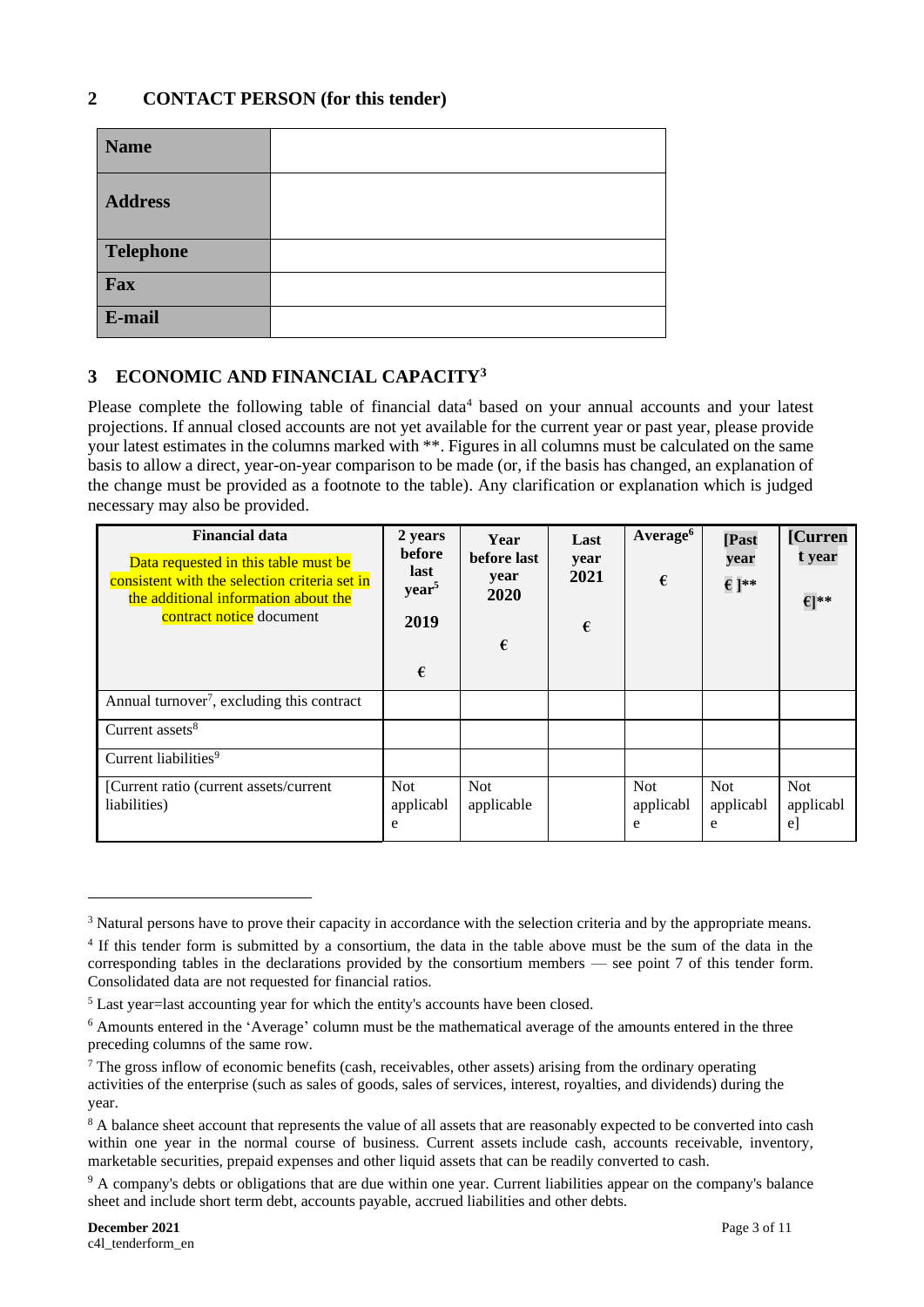# **4 PERSONNEL**

Please provide the following personnel statistics for the current year and the two previous years<sup>10</sup>.

| <b>Annual</b><br>manpower                                              |         | Year before past year         | Past year |                              | <b>Current year</b> |                               | Period average |                               |
|------------------------------------------------------------------------|---------|-------------------------------|-----------|------------------------------|---------------------|-------------------------------|----------------|-------------------------------|
|                                                                        | Overall | Relevant fields <sup>11</sup> | Overall   | <b>Relevant fields</b><br>11 | Overall             | Relevant fields <sup>11</sup> | <b>Overall</b> | Relevant fields <sup>11</sup> |
| Permanent<br>personnel <sup>12</sup>                                   |         |                               |           |                              |                     |                               |                |                               |
| Other personnel<br>13                                                  |         |                               |           |                              |                     |                               |                |                               |
| Total                                                                  |         |                               |           |                              |                     |                               |                |                               |
| Permanent<br>personnel as a<br>proportion of<br>total personnel<br>(%) | $\%$    | $\%$                          | $\%$      | $\%$                         | $\%$                | $\%$                          | $\%$           | $\%$                          |
|                                                                        |         |                               |           |                              |                     |                               |                |                               |

 $10$  If this tender is submitted by a consortium, the data in the table above must be the sum of the data in the corresponding tables in the declarations provided by the consortium members — see point 7 of this tender form. Consolidated data are not requested for financial ratios.

 $11$  Corresponding to the relevant specialisms identified in point 5 below.

 $12$  Personnel directly employed or contracted by the tenderer on a permanent basis (i.e. under indefinite contracts).

<sup>&</sup>lt;sup>13</sup> Other personnel directly employed or contracted by the tenderer on a non-permanent basis (i.e. under fixed-term contracts).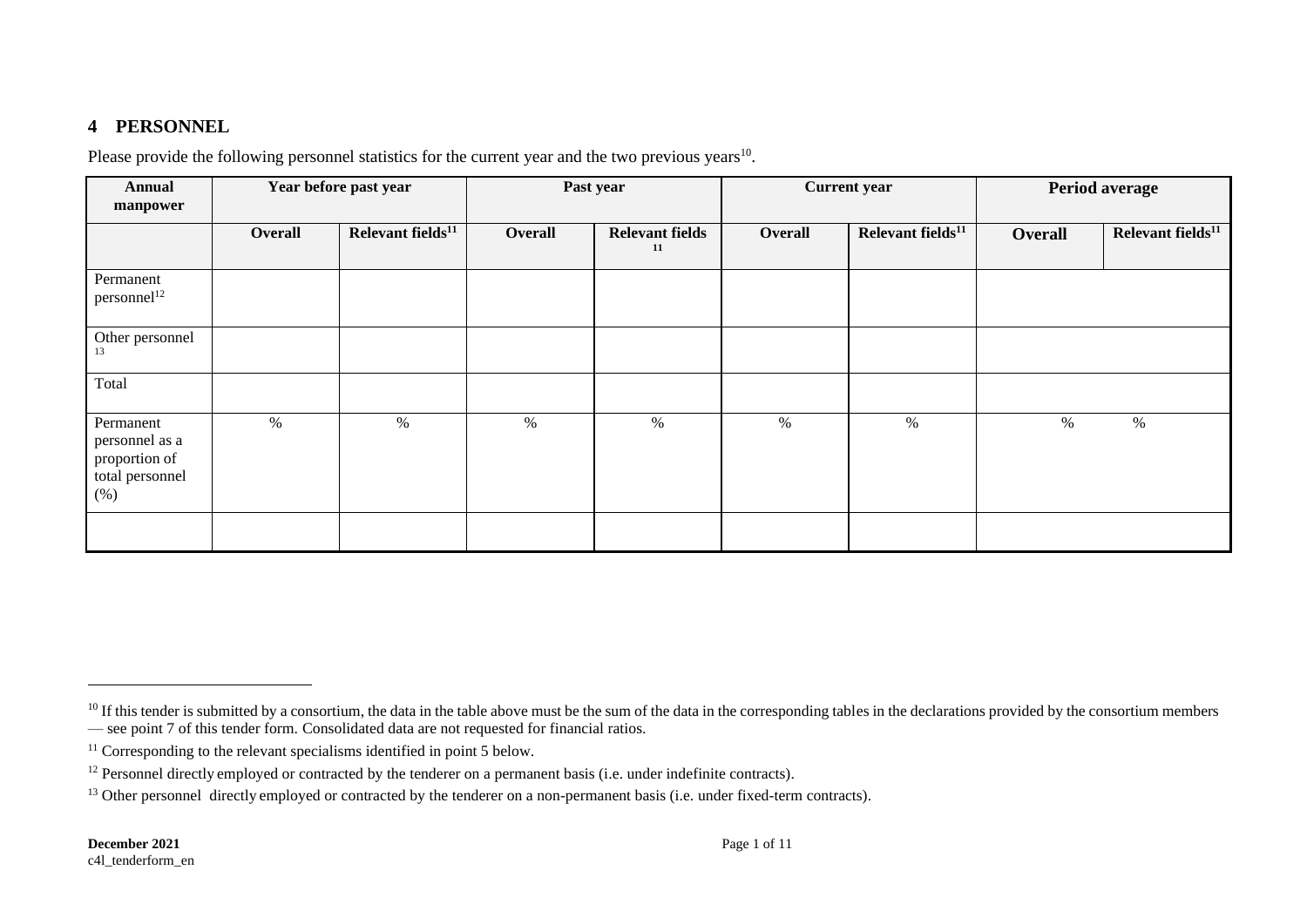# **5 FIELDS OF SPECIALISATION**

Please use the table below to indicate the **specialisms relevant to this contract** of each legal entity making this tender, by using the names of these specialisms as the row headings and the name of the legal entity as the column headings. Show the relevant specialism(s) of each legal entity by placing a tick (✓) in the box corresponding to those specialisms in which the legal entity has significant experience. [**Maximum 10 specialisms**]

|                           | Leader | Member 2 | Member 3 | Etc |
|---------------------------|--------|----------|----------|-----|
|                           |        |          |          |     |
| Relevant specialism 1     |        |          |          |     |
|                           |        |          |          |     |
| Relevant specialism 2     |        |          |          |     |
|                           |        |          |          |     |
| Etc $\dots$ <sup>14</sup> |        |          |          |     |
|                           |        |          |          |     |

<sup>&</sup>lt;sup>14</sup> add/delete additional lines and/or rows as appropriate. If this tender is being submitted by an individual legal entity, the name of the legal entity should be entered as 'Leader' (and all other columns should be deleted).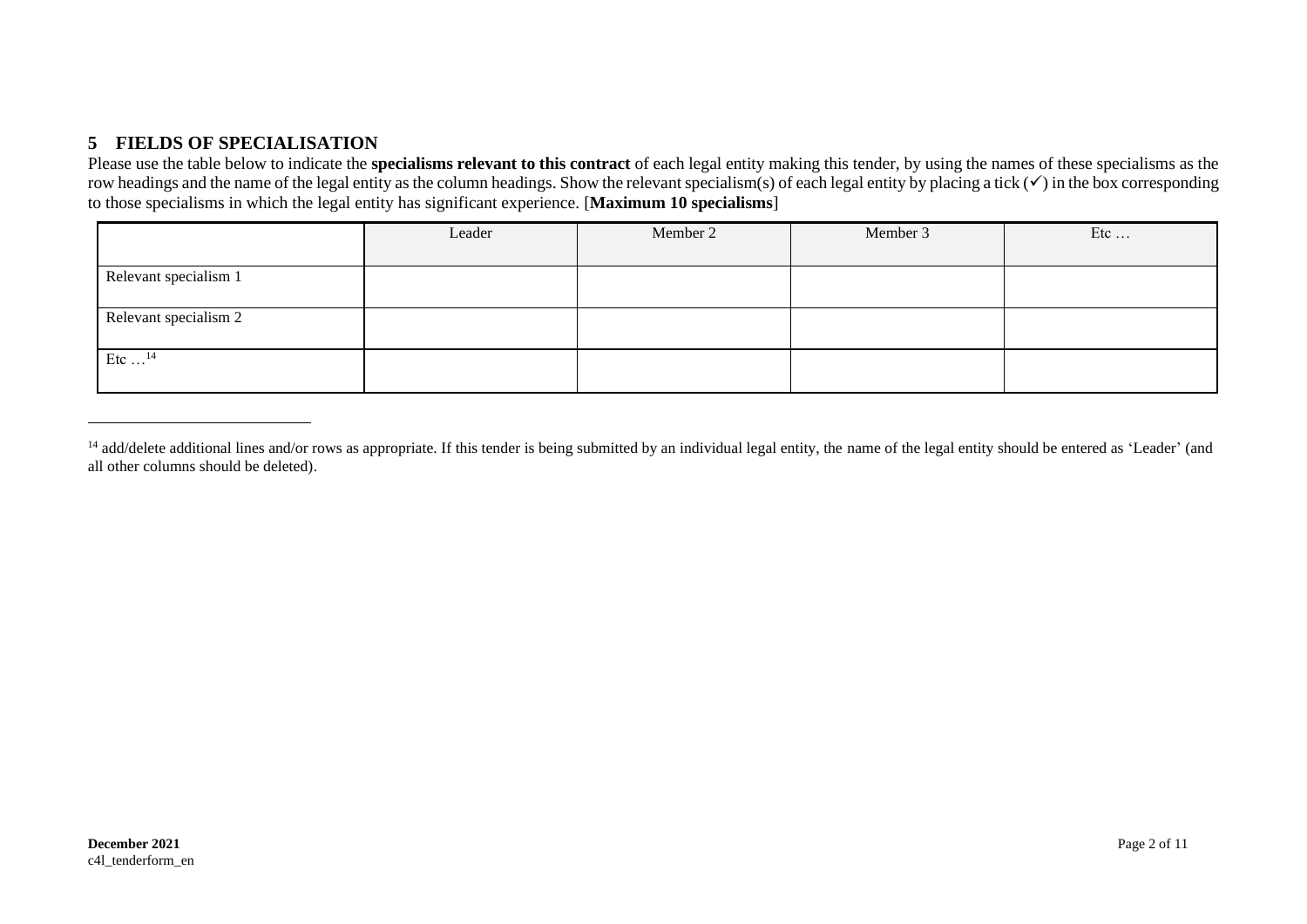## **6 EXPERIENCE**

Please complete a table using the format below to summarise the **major relevant supplies** carried out over the past  $\frac{1}{3}$  years<sup>15</sup> by the legal entity or entities making this tender. The number of references to be provided must not exceed **15** for the entire tender

| $\text{Ref } \# \text{ (maximum 15)}$ |                                | <b>Project title</b>                           | $\cdots$                                                 |                                |                   |                      |                           |                           |
|---------------------------------------|--------------------------------|------------------------------------------------|----------------------------------------------------------|--------------------------------|-------------------|----------------------|---------------------------|---------------------------|
| Name of legal entity                  | <b>Country</b>                 | <b>Overall</b><br>supply value<br>$(EUR)^{16}$ | <b>Proportion</b><br>supplied by<br>legal entity $(\% )$ | No of<br>personnel<br>provided | Name of<br>client | Origin of<br>funding | <b>Dates</b>              | Name of members if<br>any |
| $\cdots$                              | $\cdots$                       | $\cdots$                                       | $\cdots$                                                 | $\cdots$                       | $\cdots$          | $\cdots$             | $\cdots$                  | $\cdots$                  |
|                                       | Detailed description of supply |                                                |                                                          |                                |                   |                      | Related services provided |                           |
| $\cdots$                              |                                |                                                |                                                          |                                | $\cdots$          |                      |                           |                           |

<sup>16</sup> Amounts actually paid, without the effect of inflation.

<sup>&</sup>lt;sup>15</sup> References must be contracts implemented by the legal entity (or legal entities) submitting the-tender form (with the exception of documented cases of company buyout or universal succession). In the case of framework contracts (without contractual value), only specific contracts corresponding to assignments implemented under such framework contracts will be considered.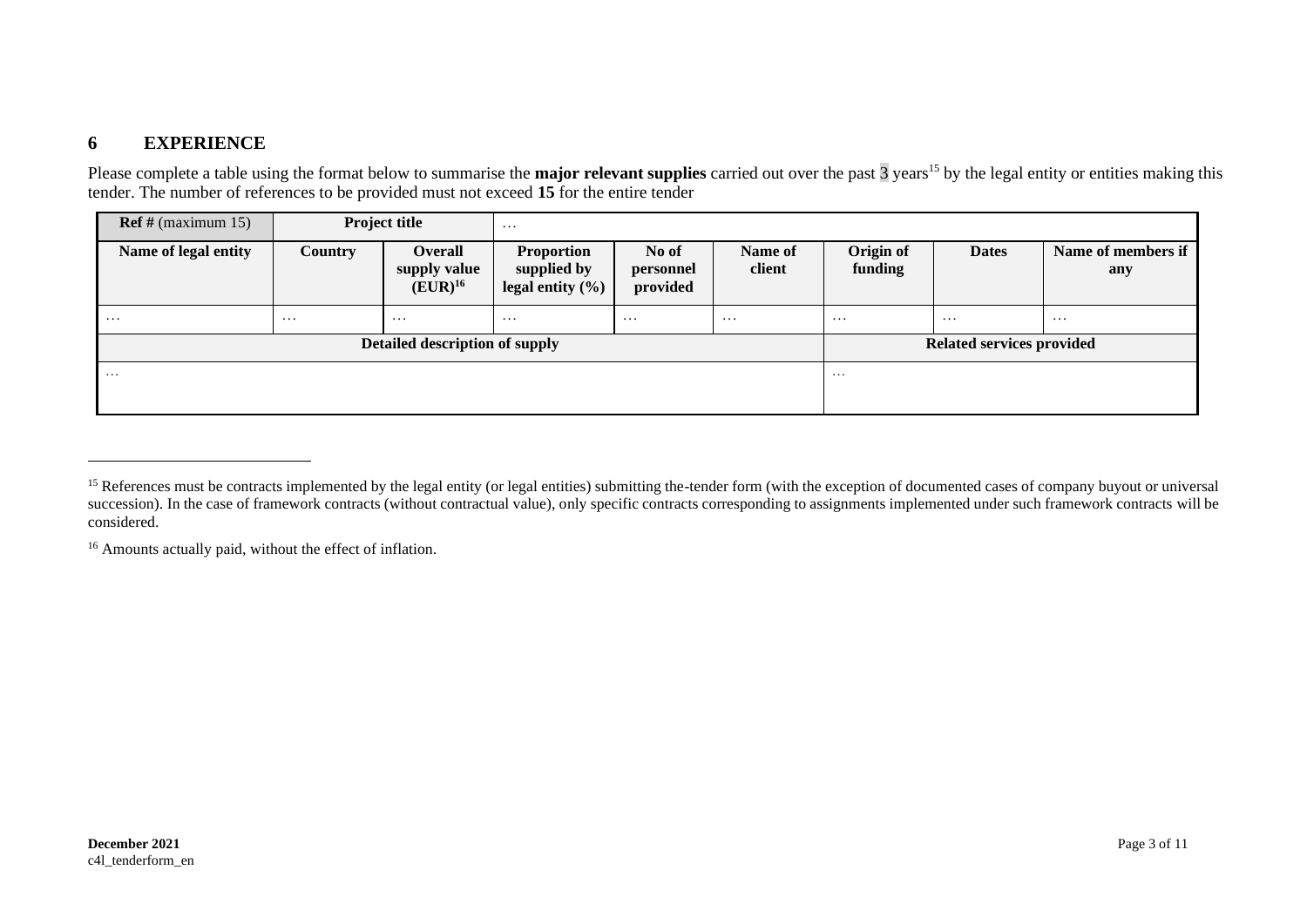#### **7 TENDERER'S DECLARATION(S)**

**As part of their tender, each legal entity identified under point 1 of this form, including every consortium member, as well as each capacity-providing entity and each subcontractor, must submit a signed declaration using this format, together with the declaration on honour on exclusion and selection criteria (Annex 1) (insert Form a.14a).** 

In response to your letter of invitation to tender for the above contract,

we, the undersigned, hereby declare that:

- **1** We have examined and accept in full the content of the dossier for invitation to tender No <……………………………….> of <date>. We hereby accept its provisions in their entirety, without reservation or restriction.
- **2** We offer to deliver, in accordance with the terms of the tender dossier and the conditions and time limits laid down, without reserve or restriction:

| <b>Item</b><br>No. | <b>Item</b> | Qty |
|--------------------|-------------|-----|
| . .                |             |     |

**3** The price of our tender **excluding** spare parts and consumables, if applicable (**excluding the** discounts described under point  $\overline{4}$ ) is:

[……………………………………………..] RSD

- **4** We will grant a discount of  $\left[\langle \frac{n!}{n!} \rangle \right]$  or  $\left[\langle \frac{n!}{n!} \rangle \right]$  [in the event of our being awarded lot … and lot … ………].
- **5** This tender is valid for a period of 90 days from the final date for submission of tenders.
- **6** If our tender is accepted, we undertake to provide a performance guarantee as required by Article 11 of the special conditions.
- **7** Our firm/company [and our subcontractors] has/have the following nationality:

**<**……………………………………………………………………**>**

- **8** We are making this tender in our own right [as member in the consortium led by  $\leq$  name of the leader  $>$  [ourselves]<sup>\*</sup>. We confirm that we are not tendering for the same contract in any other form. [We confirm, as a member in the consortium, that all members are jointly and severally liable by law for the execution of the contract, that the lead member is authorised to bind, and receive instructions for and on behalf of, each member, that the execution of the contract, including payments, is the responsibility of the lead member, and that all members in the joint venture/consortium are bound to remain in the joint venture/consortium for the entire period of the contract's execution]. [We confirm, as capacity-providing entity to be jointly and severally bound in respect of the obligations under the contract, including for any recoverable amount.]
- **9** We undertake, if required, to provide the proof usual under the law of the country in which we are effectively established that we do not fall into any of the exclusion situations. The date on the evidence or documents provided will be no earlier than 1 year before the date of submission of the tender and, in addition, we will provide a statement that our situation has not altered in the period which has elapsed since the evidence in question was drawn up.

We also undertake, if required, to provide evidence of financial and economic standing and technical and professional capacity according to the selection criteria for this call for tender specified in the additional information about the contract notice. The documentary proofs required are listed in Section 2.6.11. of the practical guide.

**10** We agree to abide by the ethics clauses in Clause 24 of the instructions to tenderers and, in particular, have no conflict of interests or any equivalent relation which may distort competition with other tenderers or other parties in the tender procedure at the time of the submission of this form.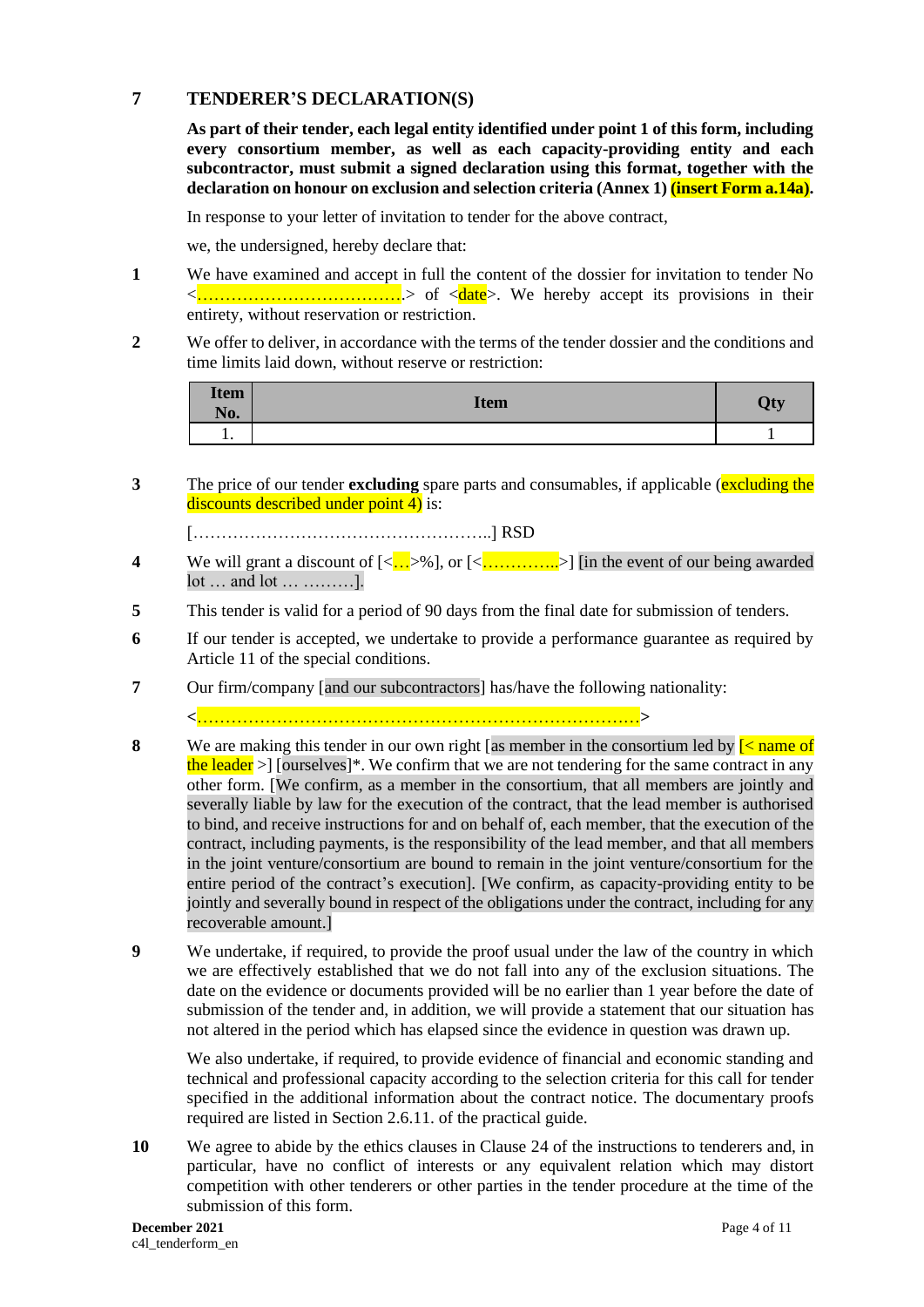We confirm that we, including all consortium members, if any, and subcontractors are not in the lists of EU restrictive measures [\(www.sanctionsmap.eu\)](http://www.sanctionsmap.eu/) and we understand that our tender may be rejected, if proved the contrary.

- **11** We will inform the contracting authority immediately if there is any change in the above circumstances at any stage during the implementation of the tasks. We also fully recognise and accept that any inaccurate or incomplete information deliberately provided in this tender may result in our exclusion from this and other contracts funded by the EU/EDF.
- **12** We note that the contracting authority is not bound to proceed with this invitation to tender and that it reserves the right to award only part of the contract. It will incur no liability towards us should it do so.
- **13** We fully recognise and accept that if the above-mentioned persons participate in spite of being in any of the situations listed in Section 2.6.10.1.1. of the practical guide or if the declarations or information provided prove to be false, they may be subject to rejection from this procedure and to administrative sanctions in the form of exclusion and financial penalties up to 10% of the total estimated value of the contract being awarded and that this information may be published on the Commission website in accordance with the Financial Regulation in force.
- **14** We are aware that, for the purposes of safeguarding the EU's financial interests, our personal data may be transferred to internal audit services, to the early detection and exclusion system, to the European Court of Auditors, to the Financial Irregularities Panel, to the European Anti-Fraud Office or to the European Public Prosecutor's Office.

[\* Delete as applicable]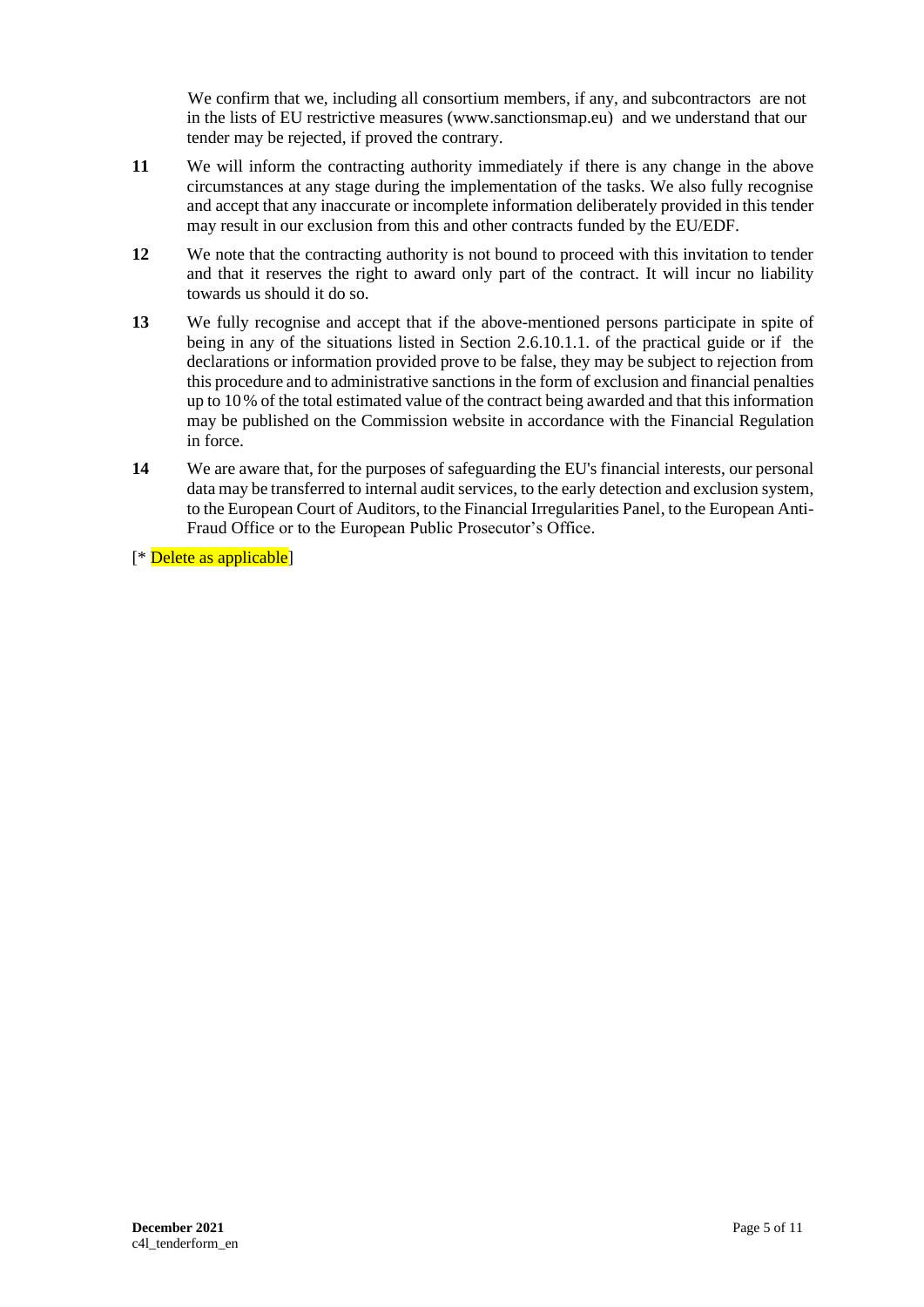#### [If this declaration is being completed by a consortium member:

The following table contains our financial data as included in the consortium's tender form. These data are based on our annual closed accounts and our latest projections. Estimated figures (i.e. those not included in annual closed accounts) are given in italics. Figures in all columns have been provided on the same basis to allow a direct, year-on-year comparison to be made  $\le$ except as explained in the footnote to the table $\ge$ .

| <b>Financial data</b><br>Data requested in this table must<br>be consistent with the selection<br>criteria set in the additional<br>information about the contract<br>notice document | 2 years<br>before last <sup>5</sup><br>$<$ specify $>$<br><b>EUR</b> | Year<br>before last<br>year<br>$<$ specify $>$<br><b>EUR</b> | Last year<br>$<$ specify $>$<br><b>EUR</b> | Average <sup>6</sup><br><b>EUR</b> | Past<br>year<br>EUR]  | [Curren<br>t year<br>EUR] |
|---------------------------------------------------------------------------------------------------------------------------------------------------------------------------------------|----------------------------------------------------------------------|--------------------------------------------------------------|--------------------------------------------|------------------------------------|-----------------------|---------------------------|
| Annual turnover <sup>7</sup> , excluding this<br>contract                                                                                                                             |                                                                      |                                                              |                                            |                                    |                       |                           |
| Current assets <sup>8</sup>                                                                                                                                                           |                                                                      |                                                              |                                            |                                    |                       |                           |
| Current liabilities <sup>9</sup>                                                                                                                                                      |                                                                      |                                                              |                                            |                                    |                       |                           |
| [Current ratio (current<br>assets/current liabilities)                                                                                                                                | Not<br>applicable                                                    | Not<br>applicable                                            |                                            | Not<br>applicable                  | Not<br>applicab<br>le | Not<br>applicab<br>le]    |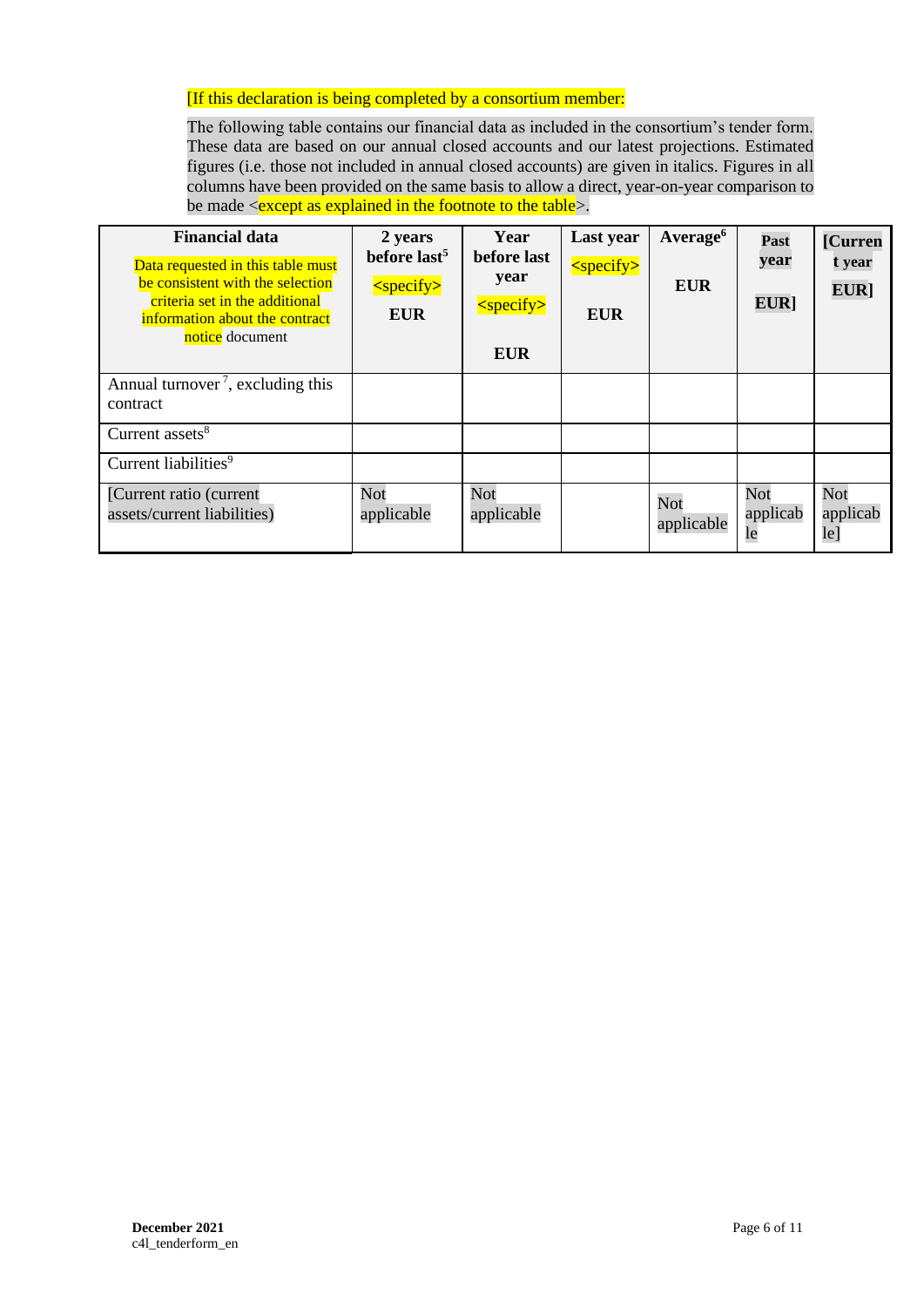The following table contains our personnel statistics as included in the consortium's tender form:

| <b>Annual</b><br>manpower                                                 | Year before past<br>year |                                 | Past year      |                             | <b>Current</b> year |                           | Period average |                           |
|---------------------------------------------------------------------------|--------------------------|---------------------------------|----------------|-----------------------------|---------------------|---------------------------|----------------|---------------------------|
|                                                                           | <b>Overall</b>           | Relevan<br>fields <sup>11</sup> | <b>Overall</b> | Relevan<br>t fields $^{11}$ | <b>Overall</b>      | Relevan<br>t fields<br>11 | <b>Overall</b> | Relevan<br>t fields<br>11 |
| Permanent<br>personnel <sup>12</sup>                                      |                          |                                 |                |                             |                     |                           |                |                           |
| Other<br>personnel <sup>13</sup>                                          |                          |                                 |                |                             |                     |                           |                |                           |
| Total                                                                     |                          |                                 |                |                             |                     |                           |                |                           |
| Permanent<br>personnel as a<br>proportion of<br>total<br>personnel $(\%)$ | $\%$                     | $\frac{0}{0}$                   | $\frac{0}{0}$  | $\%$                        | $\frac{0}{0}$       | $\frac{0}{0}$             | $\%$           | $\%$                      |

Yours faithfully

Name and first name: <…………………………………………………………………>

Duly authorised to sign this tender on behalf of:

**<**……………………………………………………………………………………**>**

Place and date: <…………………………………………………………….………….>

Stamp of the firm/company:

This tender includes the following annexes:

<Numbered list of annexes with titles>